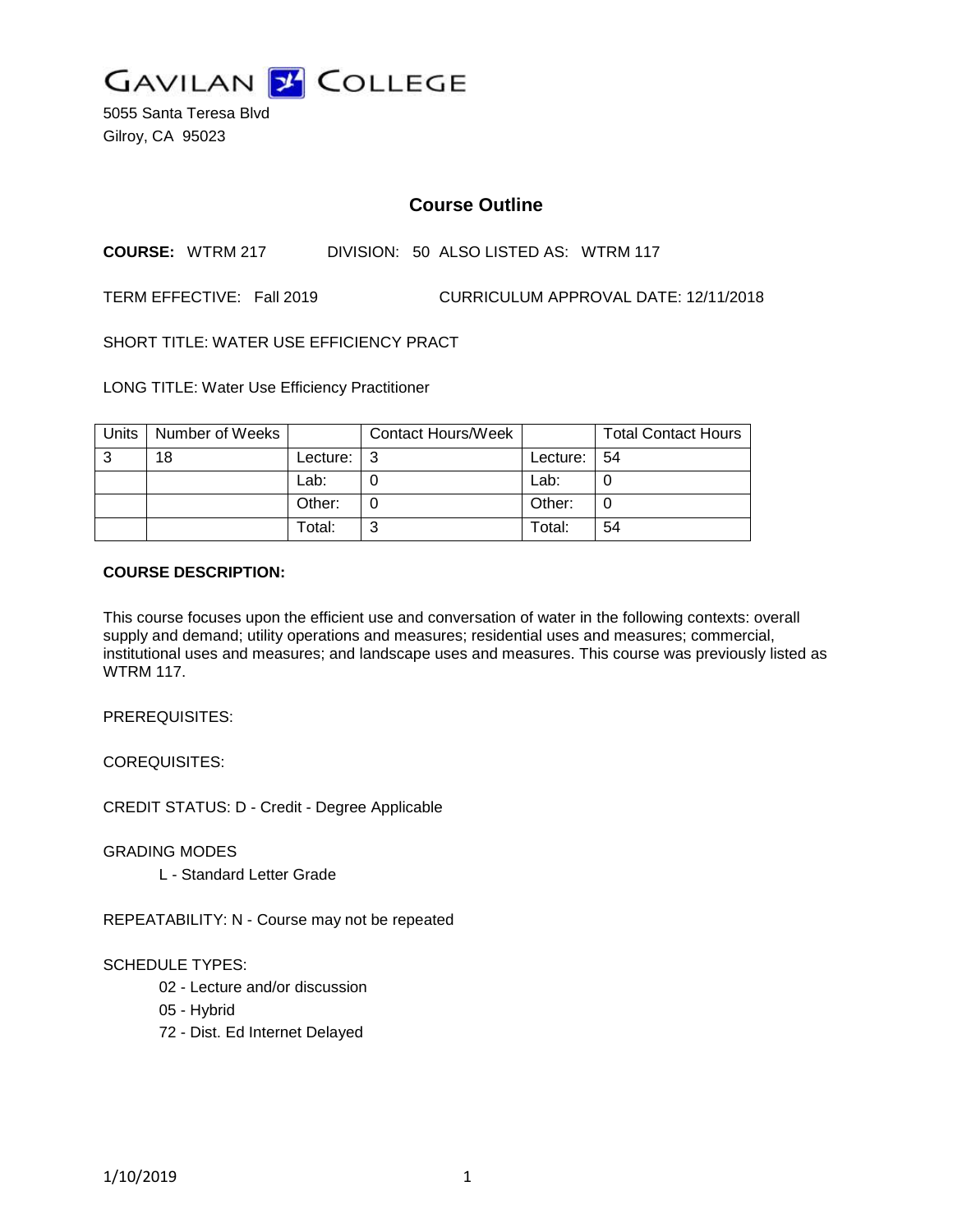## **STUDENT LEARNING OUTCOMES:**

1. Discuss the primary aspects of water supply and demand, including supplier and regulator roles, supply sources, and overall urban demand.

Measure of assessment: Exams, Homework Assignments

Year assessed, or planned year of assessment: 2018

Semester: Spring

2. Explain the major elements of water use and conservation as it pertains to residential, commercial, industrial, institutional, and agricultural uses.

Measure of assessment: Exams, Homework Assignments

Year assessed, or planned year of assessment: 2018

### **CONTENT, STUDENT PERFORMANCE OBJECTIVES, OUT-OF-CLASS ASSIGNMENTS**

Curriculum Approval Date: 12/11/2018

3 Hours

- I. Water Supply and Demand:
- a. Water supplier and regulator roles and responsibilities
- b. Water rights
- c. Groundwater supplies
- d. Surface water supplies
- e. Other supplies of water (e.g., recycled water, desalination, groundwater recharge, and transfers)

Student Performance Objectives: Outline the key aspects of water supply and demand as they apply to water suppliers and regulators, water rights, and both groundwater and surface water supplies.

3 Hours

- I. Water Supply and Demand:
- f. Urban demand Memorandum of Understanding and best management practices
- i. Single and multi-family residential
- ii. Commercial
- iii. Industrial
- iv. Institutional

v. Irrigation

Student Performance Objectives: Explain the key aspects of water supply and demand as they apply to urban demand.

3 Hours

I. Water Supply and Demand, including:

- g. Agricultural demand and Memorandum of Understanding and best management practices
- h. Role of water conservation
- i. Long-term versus short-term conservation programs

Student Performance Objectives: Describe the key facets of water supply and demand as they apply to agricultural demand and the role of water conservation.

3 Hours

- I. Water Supply and Demand, including:
- i. Urban water management plans
- ii. Water shortage contingency plans
- j. Major water systems (e.g., Bay Delta, Colorado River and Truckee River)

Student Performance Objectives: Explain the key aspects of water supply and demand as they apply to urban water management plans, water shortage contingency plans, and major water systems.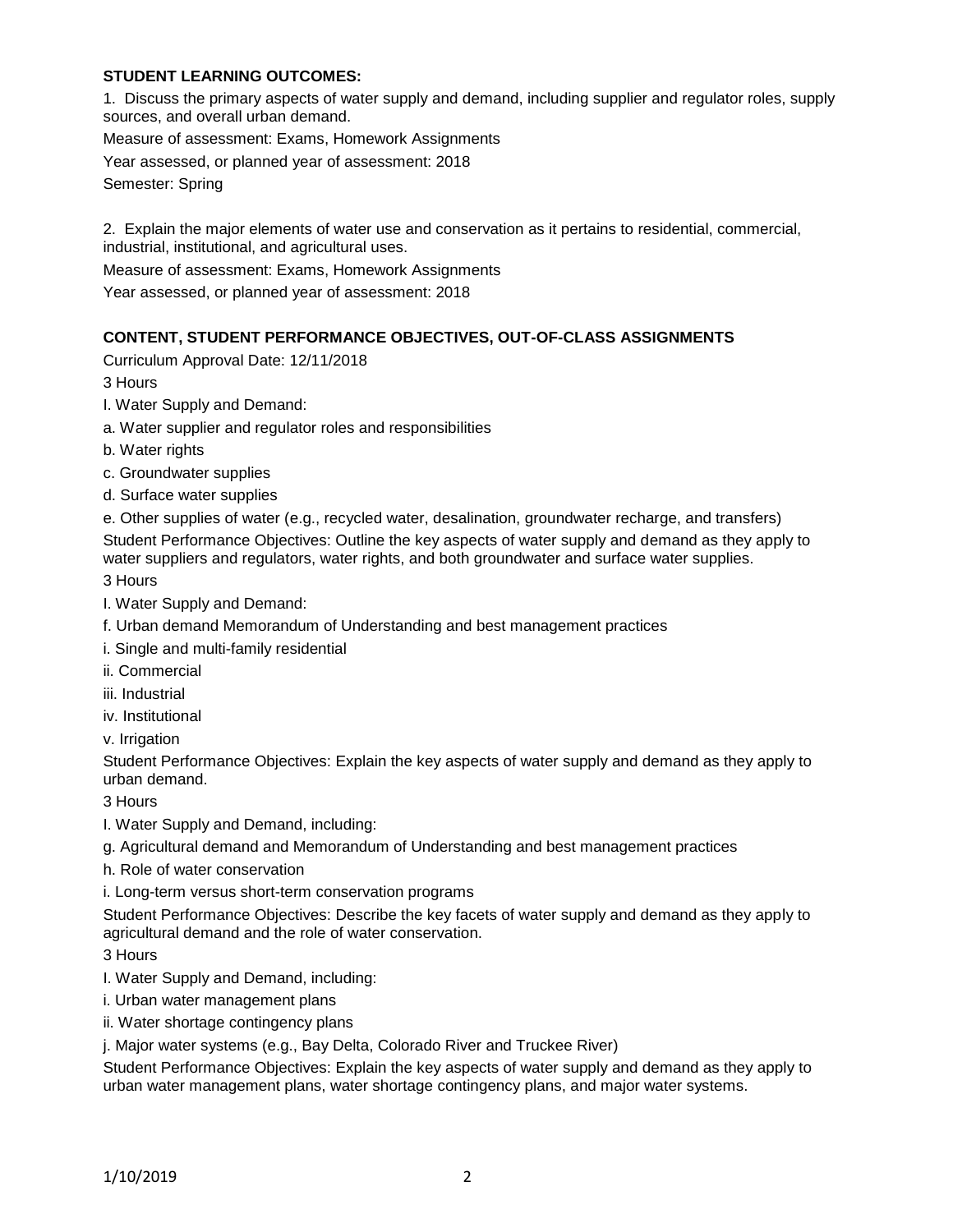## 3 Hours

- II. Utility Water demand characteristics, operations, and measures:
- a. Common units of measurement
- i. Gallons per capita per day
- ii. Customer billing units
- iii. Acre feet
- iv. Million gallons
- v. Cubic feet per second

Student Performance Objectives: Explain the key factors of utility water demand and its associated measures. Outline the key components of utility water demand characteristics, operations, and related performance measures.

3 Hours

- II. Utility Water demand characteristics, operations, and measures:
- b. Customer demand characteristics
- i. User classification
- ii. Demand hardening

Student Performance Objectives: Outline the key characteristics of customer demand.

3 Hours

- II. Utility Water demand characteristics, operations, and measures:
- c. Utility conservation measures
- i. System water pressure
- 1. Impacts on demand
- 2. Public health issue
- ii. Water loss control
- 1. System audits
- 2. Leak detection
- 3. Non-revenue water
- iii. Water meters
- 1. Types
- 2. Functions
- 3. Accuracy
- 4. Leak detection
- iv. Water waste ordinance

Student Performance Objectives: Outline the primary water conservation measures which can be implemented by a water utility.

- 3 Hours
- II. Utility Water demand characteristics, operations, and measures:
- d. Customer billing, cycles and rate structures
- e. Conservation fixture standards
- i. California, Nevada and US plumbing standards
- ii. U.S. Energy Policy Act of 1992
- iii. WaterSense, green building and LEED standards

Student Performance Objectives: Describe the key elements of customer billing, cycles, and rate structures as they relate to utility water demand.

- 3 Hours
- III. Residential uses and measures:
- a. Indoor end-uses of fixtures and appliances
- b. Conventional, water saving and high efficiency fixture and appliance water usage
- c. Leak detection, field tests and measurements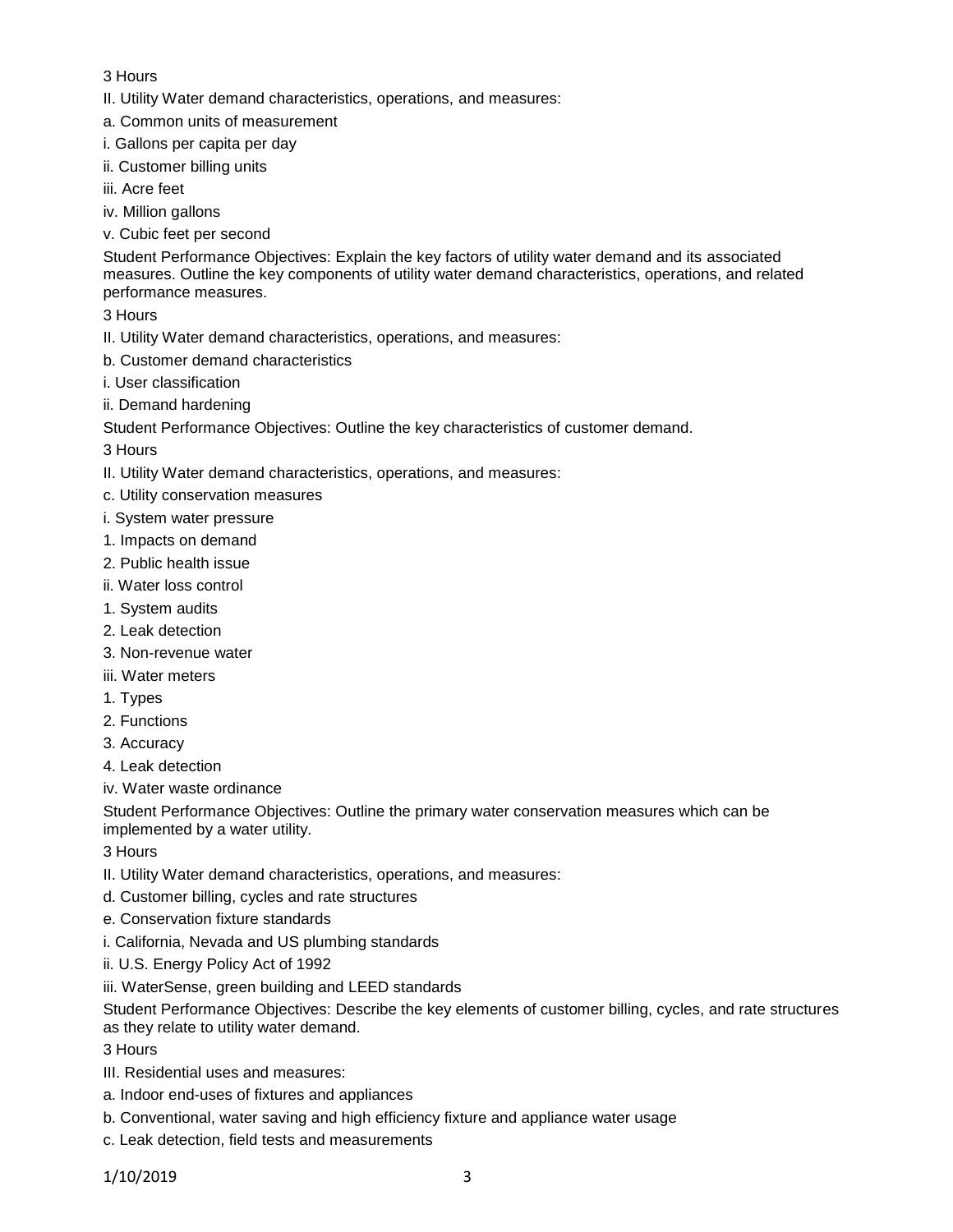- d. Indoor water conservation measures
- i. Toilets
- ii. Shower and faucet standard flow rates
- iii. Clothes washer water usage
- iv. Dishwasher water usage

Student Performance Objectives: Explain the key aspects of indoor residential water usage, including fixtures, appliances, toilets, and conservation measures.

- 3 Hours
- III. Residential uses and measures:
- e. Outdoor water conservation measures
- i. Pool-Spa and water features
- ii. Outdoor cleaning
- iii. Water-efficient irrigation and landscape
- f. Water use survey techniques, recommendations and incentives

Student Performance Objectives: Describe the primary components of outdoor water conservation measures and water usage survey techniques. Describe the key factors associated with water usage and conservation in the outdoor landscape, including water-efficient landscaping principles, water usage survey, turf-grass, and non-potable water sources.

6 Hours

- IV. Commercial, industrial and institutional uses and measures:
- a. Indoor end-uses of fixtures and appliances
- b. Conventional water saving and high efficiency fixture and appliance water usage
- c. Leak detection, field tests and measurements
- d. Indoor water conservation measures
- i. Toilets
- ii. Shower and faucet standard flow rates
- iii. Clothes washer water usage
- iv. Dishwasher water usage
- v. Treatment/water purification
- vi. Cooling towers
- vii. Process water

Student Performance Objectives: Explain the key aspects of indoor commercial, industrial, and institutional water usage and conservation measures.

4 Hours

- IV. Commercial, industrial and institutional uses and measures:
- e. Outdoor water conservation measures
- i. Pool-Spa and water features
- ii. Outdoor cleaning
- iii. Water-efficient irrigation and landscape
- f. Water use survey techniques, recommendation and incentives

Student Performance Objectives: Discuss the primary components of outdoor commercial, industrial, and institutional water usage and conservation measures.

3 Hours

- V. Landscape Uses and Outdoor Measures:
- a. Soil, water and plant relationships
- b. Water efficient landscaping principles

i. Hydrozones

- ii. Irrigation systems
- iii. Appropriate plant materials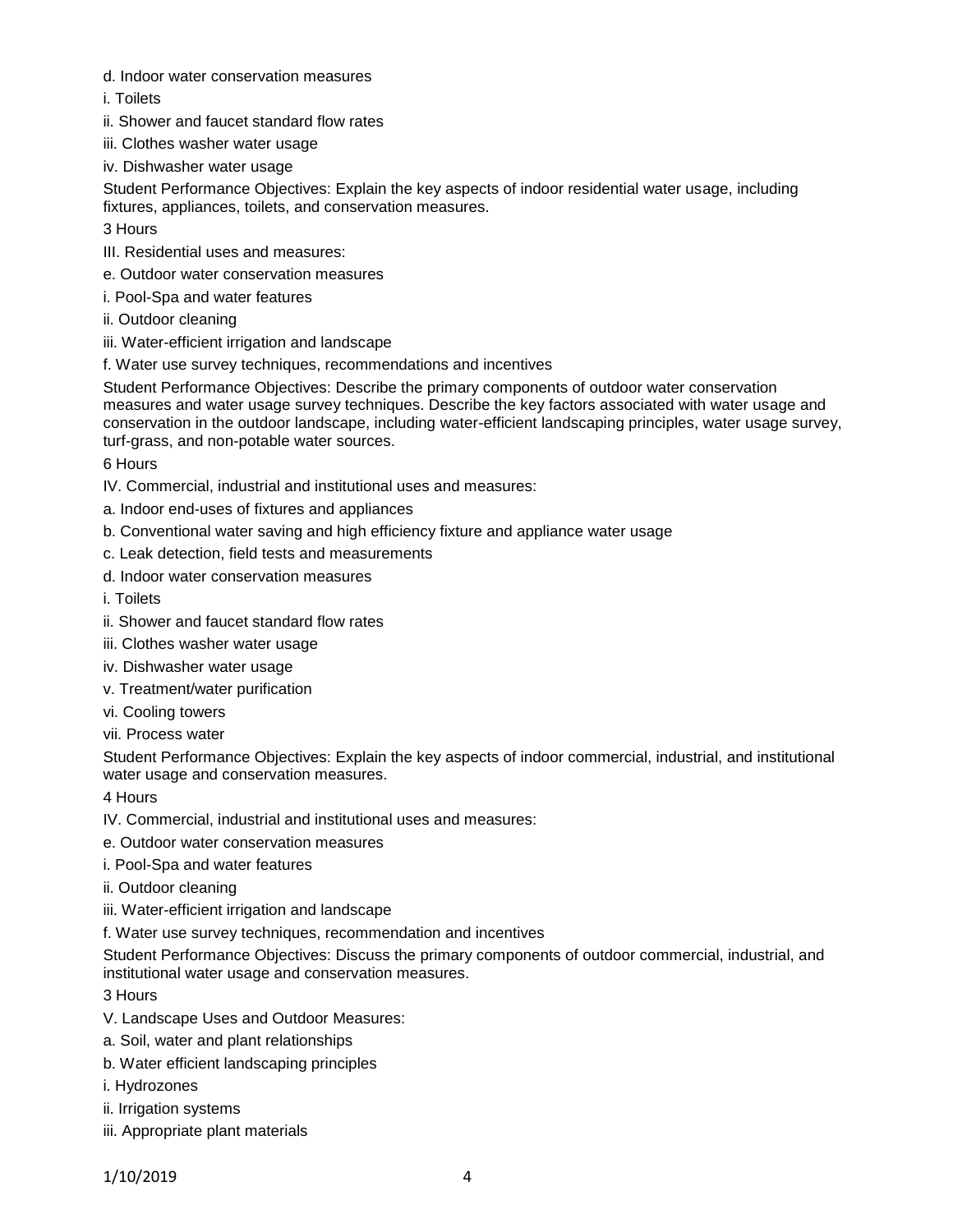- iv. Evapotranspiration and CIMIS
- v. Weather-based irrigation controller
- vi. Soil improvement and mulching

Student Performance Objectives: Outline the key aspects of water usage in the outdoor landscape, including irrigation systems, plant material choice, and soil improvement.

3 Hours

- V. Landscape Uses and Outdoor Measures:
- c. Water use survey
- i. Water budget
- ii. Irrigation controllers
- iii. Irrigation efficiency
- iv. Area measurement

Student Performance Objectives: Explain the key components of an outdoor landscape water usage survey. 3 Hours

- V. Landscape Uses and Outdoor Measures:
- d. Turfgrass
- i. Types
- ii. Horticultural practices
- iii. Alternatives to turfgrass
- e. Other outdoor water conservation measures

Student Performance Objectives: Describe the importance of turfgrass types, horticultural practices, and turfgrass alternatives as they relate to water conservation in the outdoor landscape.

3 Hours

- V. Landscape Uses and Outdoor Measures:
- f. Non-potable water
- i. Recycled
- ii. Graywater
- iii. Rain capture
- g. Water use survey techniques, recommendations and incentives

Student Performance Objectives: Explain the relevance of non-potable water types and the application of water usage survey techniques in the outdoor landscape.

2 Hours

## **METHODS OF INSTRUCTION:**

Lecture, Discussion, Presentations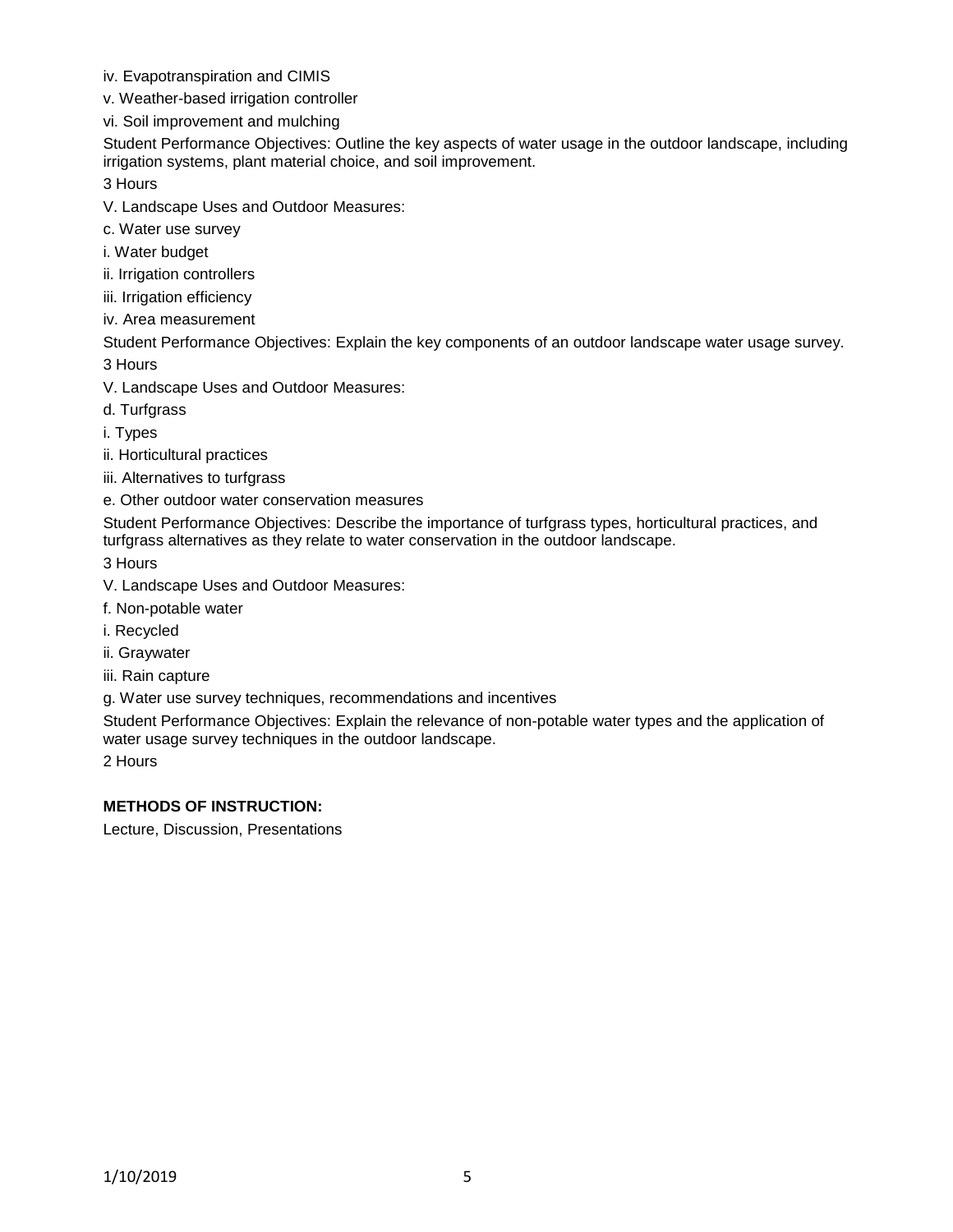### **METHODS OF EVALUATION:**

Writing assignments Percent of total grade: 20.00 % Written Homework, Report/Presentation Problem-solving assignments Percent of total grade: 20.00 % Homework Problems Quizzes Exams Objective examinations Percent of total grade: 40.00 % Multiple Choice True/False Other methods of evaluation Percent of total grade: 20.00 % Class participation required.

### **OUT OF CLASS ASSIGNMENTS:**

Required Outside Hours: 56

Assignment Description: Out-of-Class Assignments: Reading assignment in text. Study for quizzes and exams.

Required Outside Hours: 18

Assignment Description: Complete homework problems related to utility water demand and its associated measures.

Required Outside Hours: 30

Assignment Description: Report/Presentation on the key aspects of water supply and demand as they apply to urban or agricultural demand and the role of water conservation.

### **REPRESENTATIVE TEXTBOOKS:**

Amy Vickers. Handbook of Water Use and Conservation, or other appropriate college level text.. Amherst, MA: WaterPlow Press,2017.

This is a standard text used in the water industry. Reading Level of Text, Grade: 11th Verified by: Dana Young

### **ARTICULATION and CERTIFICATE INFORMATION**

Associate Degree: CSU GE: IGETC: CSU TRANSFER: Not Transferable UC TRANSFER: Not Transferable